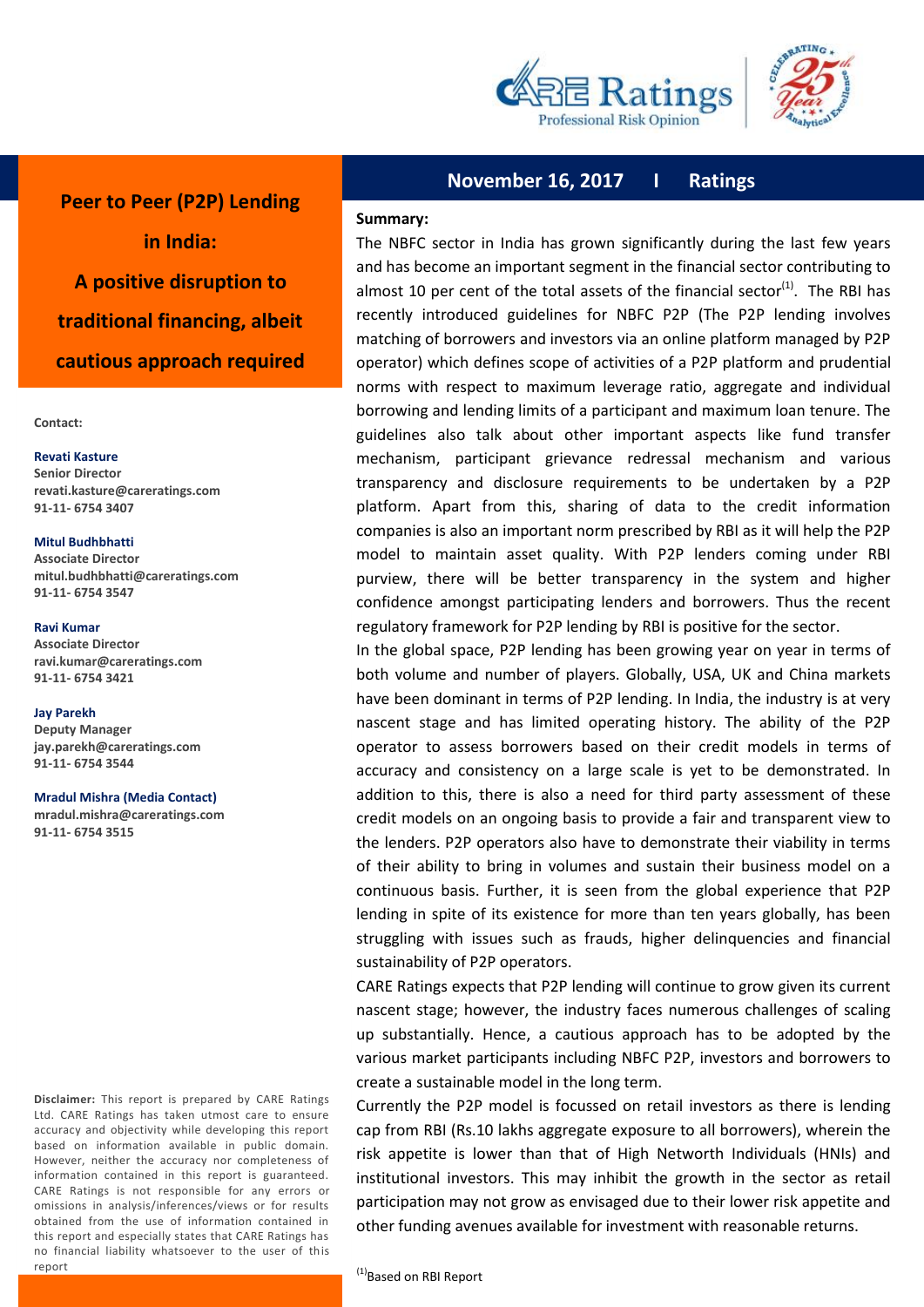**Ratings I P2P Lending**



### **Background**

The overall size of the NBFC sector in India has grown significantly during the last few years with increasing share of NBFC total assets to bank total assets (approximately around 15 per cent of the total banking assets). Innovative and constantly changing dynamics of the NBFC sector has led to changing landscape of the regulatory framework resulting in NBFCs attracting higher support and regulatory scrutiny. RBI has recently introduced guidelines pertaining to a new category of NBFCs for Peer to Peer lending i.e. NBFC P2P.

### **The P2P Model**

One of the recent innovative concepts within NBFC space in India is peer to peer lending carried out through an intermediary referred as 'peer to peer lending platform' whose primary role is to match lenders with borrowers via an online platform (P2P operator).



The loans under P2P model are unsecured and interest rate is decided by the platform based on the assessment of borrower's profile. The platform typically targets consumers in the personal loan category and small business loan category. The platform earns its revenue via fee income received from lenders and borrowers for providing the market place, credit assessment of borrower, loan facilitation and documentation.

### **P2P Lending: A Global Perspective**

Globally, P2P lending has been growing year on year in terms of both volume and number of players. In the global space, USA, UK and China markets have been dominant in this segment. However, the fast growth in the P2P segment globally has been accompanied by problems in the sector witnessing issues ranging from frauds, defaults and platform closures.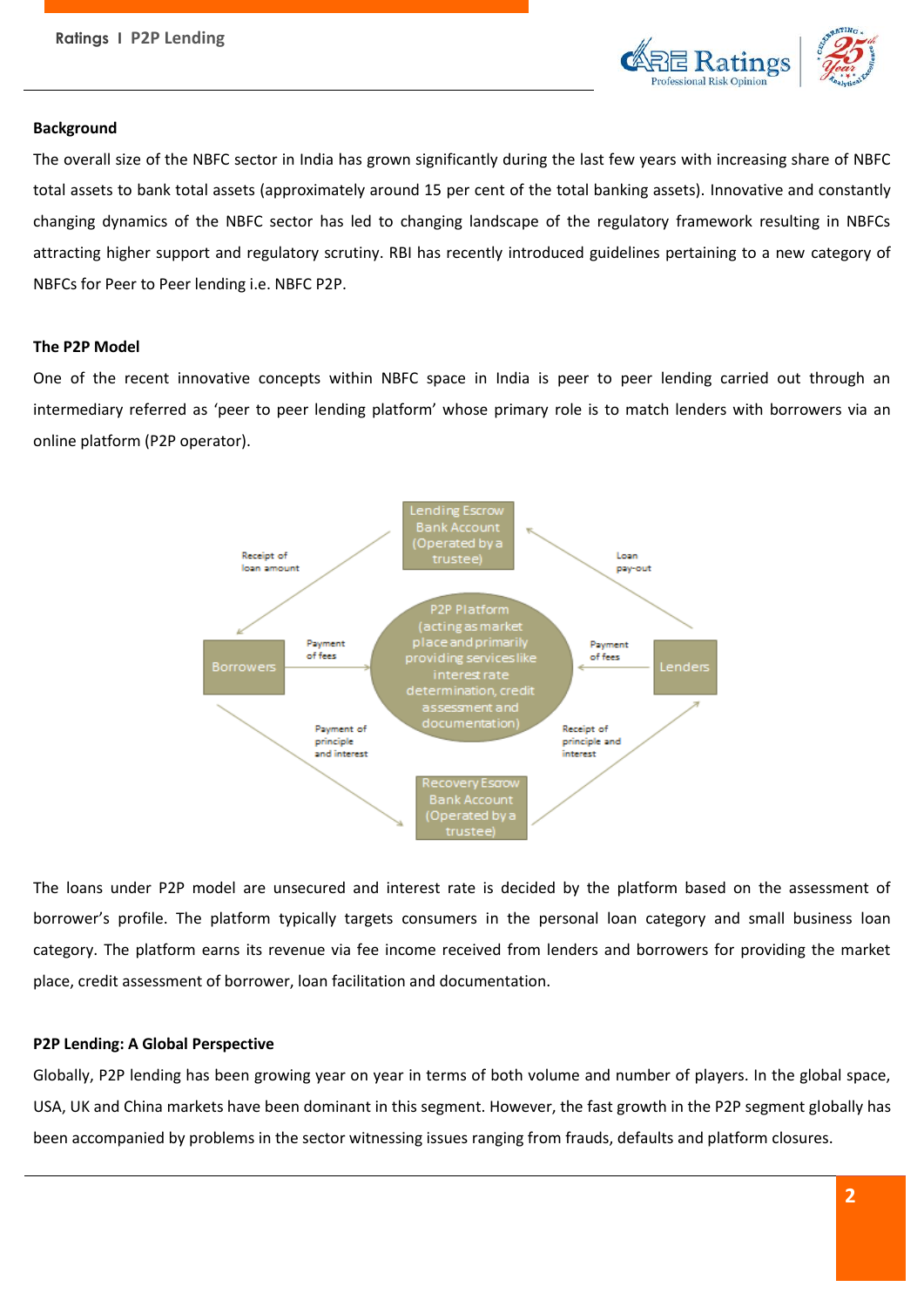

P2P lending in UK is regulated by the Financial Conduct Authority (FCA) and in US it is regulated by the Securities and Exchange Commission (SEC) and applicable state regulations. China has recently moved to regulate P2P industry wherein the China Banking Regulatory Commission has published guidelines for managing online lending platforms.

**P2P Lending in UK:** In UK, the P2P market has seen active retail investor participation. The outstanding loan book in the UK industry is approximately around £2.9 billion (~Rs.25,000 crore) as on Q3-2017 as compared to £0.75 billion (~Rs.6,500 crore) as on Q4-2014<sup>2</sup>. Based on the outstanding loan book as on Q3-2017, the key players in the segment are Funding Circle, Zopa, FolktoFolk, Ratesetter and ThinCats capturing majority of the market.

P2P Lending in USA: P2P industry in USA is around \$20 billion (~Rs.1.3 trillion) in 2016 up from \$18 billion in 2015<sup>3</sup>. P2P lending in the USA has seen active participation of institutional investors (approximately 70 per cent of the total investor volumes) lending to borrowers through the platforms. In the USA, three dominant players capture majority of the market which include Lending Club, Prosper and Sofi.

**P2P Lending in China:** Globally, China has the largest market size of P2P lending which started in 2006. As of January 2017, there were total 2388 P2P platforms in China<sup>4</sup> with trading volume in 2015 touching \$67 billion (~Rs.4.4 trillion) which is ten times that of UK and four times bigger than USA. However unlike USA and UK, the China P2P market is dominated by large number of small and medium size firms.

**P2P Lending in India:** Globally P2P lending has been in existence for more than ten years; however, it has been evolving in India in the last couple of years. Given the recent RBI guidelines, companies will now need to obtain NBFC–P2P license and will come under the purview of the regulator. There are more than 50 P2P online platforms operating in India. I-Lend, LenDenClub, Faircent, Lendbox, i2iFunding, Monexo, India Money Mart, Rupaiya Exchange are some of the leading P2P platforms operating in India. Currently, some of the leading P2P platforms claim to disburse loans amounting to ~Rs.1 to 2 crore a month. Outstanding loans under P2P model is estimated to have reached ~Rs.50-60 crore.

Some of the platforms also provide additional services like recovery and legal assistance (in case of default) to lender by charging addition fees. Apart from collecting and authenticating personal, professional and financial details of borrowers, many of the platforms use big data enabled algorithms to arrive at credit scores of the borrowers that incorporate not only standard credit bureau reports but also data from various social media platforms.

 $^{2}$  As per the data from Peer to Peer Finance Association based on data contributed by its members

<sup>&</sup>lt;sup>3</sup> 2017 The Americas Alternative Finance Industry Report- Hitting Stride

<sup>&</sup>lt;sup>4</sup> Online P2P lending and regulatory responses in China: Opportunities and Challenges by Robin Hui Huang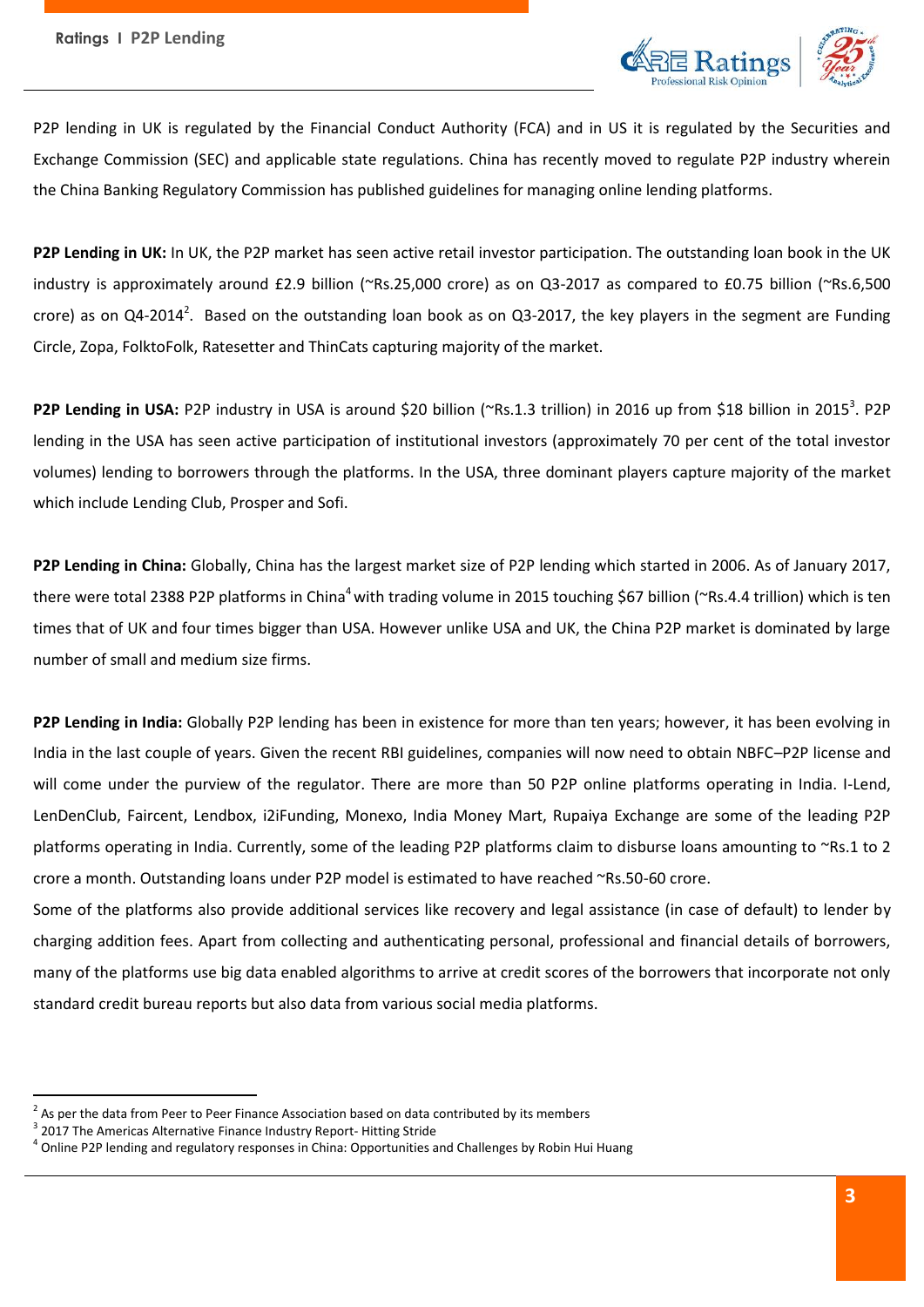

# **RBI Guidelines for NBFC – P2P**

The RBI has issued guidelines (October 2017) to companies operating as peer to peer lending platform and have classified them as NBFC-P2P. This is the twelfth category of NBFC introduced by RBI with the last one being for microfinance companies (i.e. NBFC-MFI).

RBI defines 'the business of a peer to peer lending platform' as the business of providing under a contract, the service of loan facilitation, via online medium or otherwise, to the participants who have entered into an arrangement with that platform to lend on it or to avail of loan facilitation services provided by it.

The following table summarises the dos and don'ts under the RBI guidelines for NBFC-P2P:

| Do's         |                                                                     |                           | Don'ts                                                    |
|--------------|---------------------------------------------------------------------|---------------------------|-----------------------------------------------------------|
| $\checkmark$ | Provide online platform to participants involved in P2P<br>lending  | ×                         | Raise deposits                                            |
| $\checkmark$ | Due Diligence of participants                                       | $\boldsymbol{\mathsf{x}}$ | Lend on its own                                           |
|              | $\checkmark$ Credit risk assessment and risk profiling of borrowers | ×                         | Provide credit enhancement or credit guarantee            |
| $\checkmark$ | Documentation of loan agreements                                    | $\boldsymbol{\mathsf{x}}$ | Hold funds for lending or receive funds from<br>borrowers |
| $\checkmark$ | Assistance in disbursements and repayments of loan<br>amount        | $\boldsymbol{\mathsf{x}}$ | Cross sell products                                       |
|              | $\checkmark$ Services for recovery of loans                         | ×                         | Cash transactions                                         |
|              | Submission of data to credit information companies                  |                           |                                                           |

The other prudential guidelines include maximum leverage ratio that can be maintained (2 times), minimum net owned funds (Rs.2 crore), cap on aggregate exposure of lender to all borrowers (Rs.10 lakh), borrowers across all P2P (Rs.10 lakh), exposure of single lender to borrower (Rs.50,000) and maturity of loans (not exceed 36 months). Apart from these norms, RBI has also prescribed fund transfer between participants to be done through escrow arrangements operated by the Trustee appointed by the bank maintaining the escrow accounts.

The guidelines also put lots of emphasis on the transparency and disclosure requirements to the lenders, borrowers and in the public domain. This includes overview of credit assessment/score methodology and factors considered, protection of data, grievance redressal mechanism, portfolio performance on non-performing assets on monthly assets and segregation by age.

Although, RBI has defined scope of activities that a platform can and can't undertake, there is need for more clarity specific to operational guidelines for the scope of activities. The current lending cap prescribed by the RBI is likely to restrict scale up of P2P lending as HNIs and institutional segment will not be able to participate in this segment who have higher risk appetite towards such products.

Further, although the guidelines talk about maximum leverage ratio, it doesn't talk about link between capital and amount of lending activities managed by an operator.